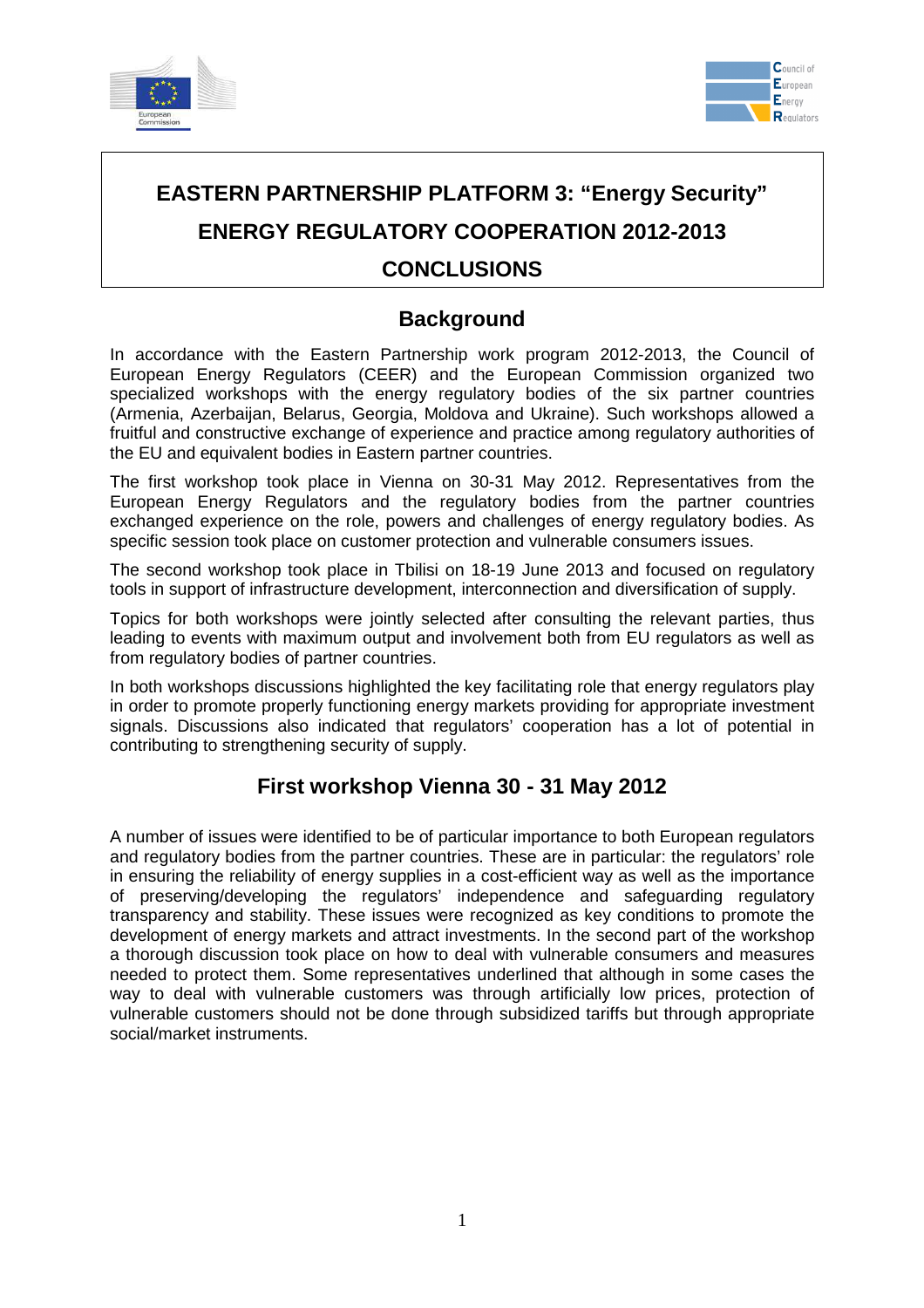



## **Second workshop Tbilisi 18 - 19 June 2013**

Representatives from the regulatory authorities of five partner countries gave presentations on their experiences and challenges in supporting the development of energy infrastructures. These presentations were complemented by presentations from EU energy regulators, Energy Community Secretariat, ERRA, INOGATE and the Commission on latest development and policy initiatives to support energy infrastructure development. All participants expressed broad support for the usefulness of the workshop and proposed to continue the process of sharing experience, best practice, challenges and achievements among EU and partner country regulatory authorities.

### **Recommendations for future activities**

Both workshops revealed keen interest from regulators and other stakeholders for further discussions on a large variety of regulatory topics. Participants appreciated the possibility to exchange experience and views among counterparts facing similar challenges in different countries and regions. Building on this successful start of regulatory cooperation a further deepening of relations and continued exchange of regulatory experience was deemed beneficial by all parties. It was therefore recommended that regulatory issues should continue to be included in the new work programme of the Eastern Partnership for the period post 2013.

More specifically further cooperation was suggested in the following areas:

- 1. Incorporating "energy regulatory issues" as a key element in the Eastern Partnership agenda and in the new work programme for the period after 2013, by implementing activities involving regulators in the broad range of the energy objectives of the Eastern Partnership.
- 2. Fostering means of collaboration in order to enhance dialogue between European and partner country regulatory bodies. At the same time favoring exchange among the regulatory bodies of the partner countries to foster regional cooperation.
- 3. Bringing together European energy regulators and regulatory bodies from the partner countries as well as other relevant stakeholders dealing with energy regulatory matters in the form of regular activities in order to build and share knowledge and experience.
- 4. To achieve the above objectives organizing activities such as workshops, seminars, expert trainings, studies, simulations, and other professional gatherings. Initiatives such as twinning projects between EU and partner country Regulators should be encouraged. Experience acquired with such twinning projects could be shared with other partner countries and possibly replicate with additional countries within the Eastern Partnership.
- 5. Supporting and sharing the results of studies and initiatives from the INOGATE Programme such as the proposed study on cross border trade and cooperation and